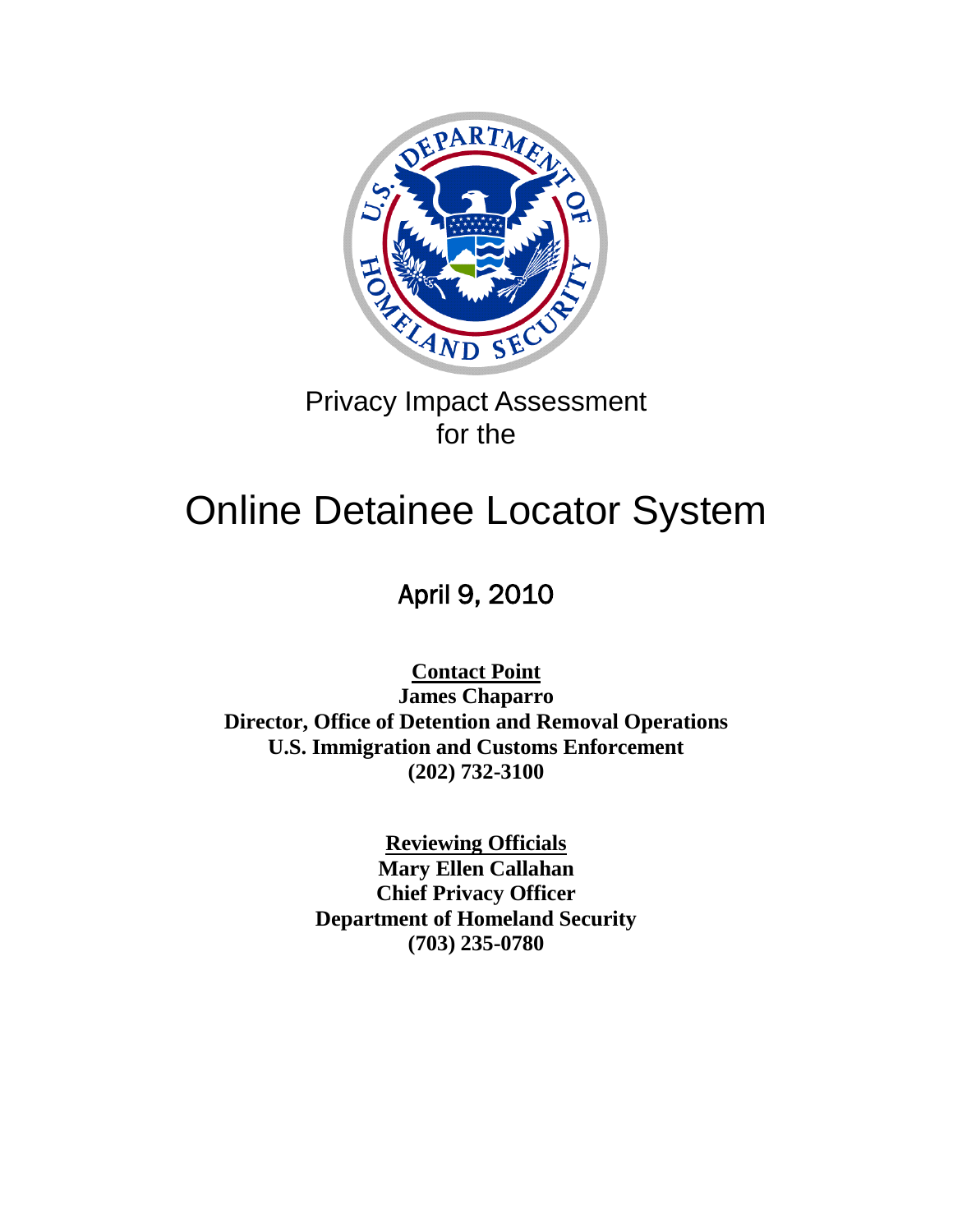

# **Abstract**

The Online Detainee Locator System (ODLS) is a publicly accessible, web-based system owned by U.S. Immigration and Customs Enforcement (ICE). ODLS allows the public to conduct online Internet-based queries to locate persons detained by ICE for civil violations of the Immigration and Nationality Act. ODLS is intended to allow members of the public, especially family members and legal representatives, to determine whether an individual is currently in ICE detention and, if so, at which facility the person is detained. ICE conducted this PIA because this system makes available to the public personally identifiable information (PII) about individuals detained by ICE.

### **Overview**

ODLS is owned by the ICE Office of Detention and Removal Operations (DRO). DRO is responsible for promoting public safety and national security by arresting, detaining, and removing persons from the United States in accordance with the Immigration and Nationality Act. ICE developed ODLS as a service to the public, especially family members and legal representatives, to help locate individuals arrested for administrative immigration violations and who are in or have recently left ICE custody ("detainees"). Currently, members of the public must contact a DRO field office by phone to determine the location of a detainee. With the deployment of this automated system, the public will be able to locate detainees more quickly and efficiently through an online query. The system will ultimately be available in several languages to help users whose native language is not English.

ODLS is a web-based system that is accessible from an Internet browser and may be used by any member of the public. ODLS is scheduled to deploy in June 2010, and will be accessible by visiting ICE's public website [\(http://www.ice.gov/locator\)](http://www.ice.gov/locator). Persons using ODLS do not need to set up an account or get special permission to use the system. ODLS provides two ways to search for a detainee: (1) perform a query using an Alien Registration Number (A-Number) and country of birth; or (2) perform a query using a full name and country of birth. After receiving the query entered by the user, ODLS searches for a match among current ICE detainees and detainees who have been booked out of ICE custody (regardless of the reason) within the last 60 days.<sup>1</sup> All records that match the user's query are returned to the user in a list of one or more search results.

ODLS only performs exact-match searches. This means that the search query entered by the user (specifically, the name or A-Number) must exactly match the information in a detention record in order for the record to be identified as a match and included in the ODLS search results. For example, a search for "Robert Smith" will not return a detention record for "Robert Smyth" or "Bob Smith." When conducting an A-Number search, ODLS users will see a maximum of one record in the results because A-Numbers are assigned to individuals uniquely. When conducting a name-based search, however, ODLS users may see multiple records in the results if several detainees share the same name and country of

l <sup>1</sup> The data searched by ODLS is extracted from detention records maintained in ICE's Enforcement Integrated Database (EID) and stored in a separate ODLS database. *See* Enforcement Integrated Database PIA at [http://www.dhs.gov/privacy.](http://www.dhs.gov/privacy) The ODLS extract is updated approximately every 20 minutes.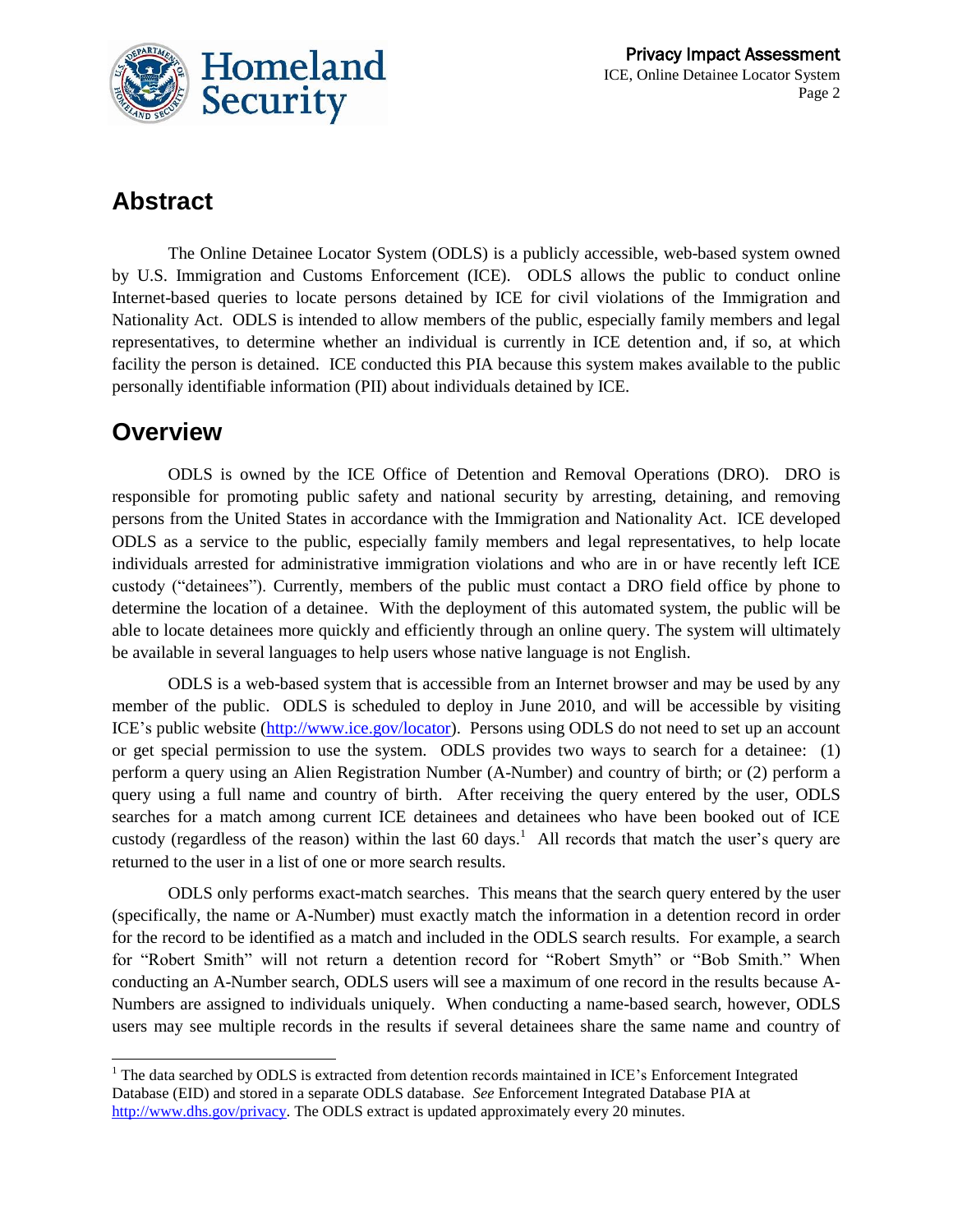

 $\overline{a}$ 

birth. Users may use the year of birth provided in the results to distinguish among detainees with the same name.

ODLS only contains information about individuals who are currently in ICE custody or were previously detained by ICE within the past 60 days.<sup>2</sup> If a search is performed for detainees who have never been in ICE custody or were released from ICE custody more than 60 days ago, ODLS will return a result of "no records found." If a matching detainee record is found, the ODLS results screen will display the detainee's custody status as either "in custody" or "not in custody." An "in custody" status means the individual is currently in ICE custody, and ODLS will display the detention facility where the person is being held, the contact information for the facility, a link to the facility's website, and the contact information for the DRO office responsible for the detainee's immigration case.<sup>3</sup> A status of "not in custody" means the individual was released from ICE custody within the last 60 days for any reason. The "not in custody" status will be displayed if the individual was removed from or voluntarily departed the United States, was released on bond or through an alternatives-to-detention program, was released into the United States due to the resolution of their immigration case (e.g., grant of an immigration benefit that permits them to remain in the country), or was transferred into the custody of another law enforcement or custodial agency. For individuals released from ICE custody within the last 60 days, ODLS displays contact information for the DRO office responsible for the detainee's immigration case.<sup>4</sup>

ODLS also provides resources to help users find or identify the detainee they are seeking. First, ODLS includes a frequently asked questions (FAQ) page to answer common questions about the system and to help troubleshoot problems. Second, for those who are unable to locate the detainee in ODLS, a link is provided to all DRO offices so the public can contact the office in the appropriate geographical area for assistance. Finally, for every detainee included in ODLS, the responsible DRO field office is identified and its contact information is provided so family members and attorneys can call to confirm the detainee's identity, arrange for bond, or ask for additional information.

Concurrently with the publication of this PIA, ICE is also amending the Department of Homeland Security/ICE – 011 Immigration and Enforcement Operational Records (ENFORCE) System of Records Notice (SORN) to propose a new routine use that will allow the public sharing of detainee information through the ODLS system as described in this PIA.

 $2$  ODLS does not provide information about all individuals in ICE custody. Juveniles (under 18 years old) are excluded.

 $3$  If ODLS is searched while a detainee is being transferred between detention facilities, ODLS will show that the detainee is in custody at the original facility until the detainee has arrived and been booked into the new facility, and the detainee record in EID is updated. Because it may take up to eight hours for the detainee record to be updated after a transfer, persons planning a visit should call the detention facility to confirm the detainee is still at that facility.

<sup>&</sup>lt;sup>4</sup> Persons seeking additional information about a former detainee (e.g., release date, reason for release, their current location, immigration status) must contact DRO. DRO may disclose this information only with the consent of the former detainee, or if disclosure is otherwise authorized by the Privacy Act or the routine uses in the ENFORCE System of Records Notice (75 FR 9233, March 1, 2010).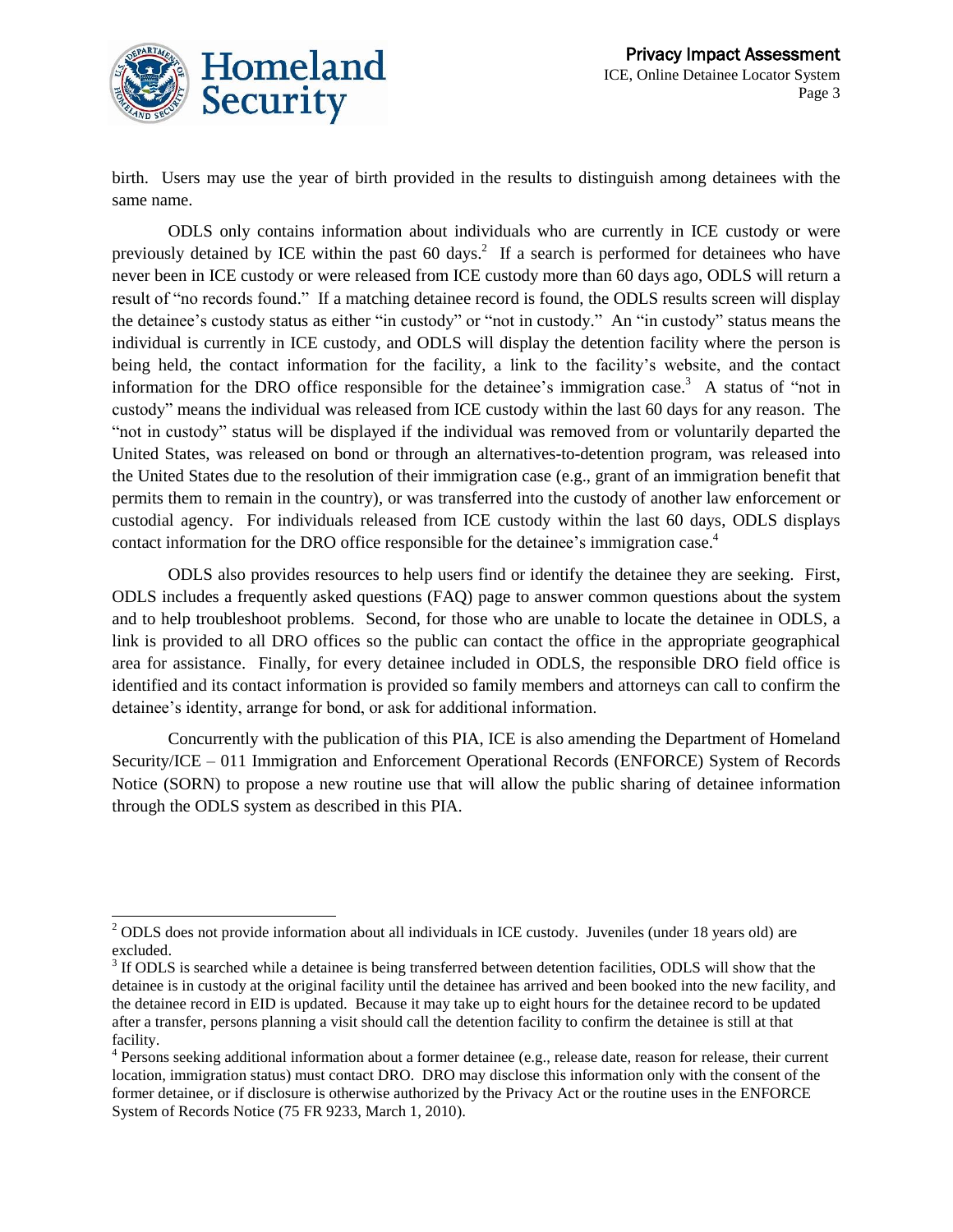

# **Section 1.0 Characterization of the Information**

*The following questions are intended to define the scope of the information requested and/or collected as well as reasons for its collection as part of the program, system, rule, or technology being developed.* 

#### **1.1 What information is collected, used, disseminated, or maintained in the system?**

Generally, ODLS contains information on current ICE detainees and detainees who have been booked out of ICE custody (regardless of the reason) within the last 60 days (collectively, "detainees"). Specifically, ODLS contains each detainee's name; A-Number; country of birth; date of birth; custody status ("in custody" / "not in custody"); the name, location, contact information, and website of the detention facility where the detainee is being held (if applicable); and the DRO office responsible for the detainee's immigration case. Juveniles under the age of 18 are not included in ODLS.

As noted in the Overview, persons using ODLS may perform either an A-Number or name-based search in ODLS. To perform an A-Number search, the ODLS user must enter the detainee's A-Number and country of birth into the ODLS query screen. (Country of birth is selected from a drop-down menu.) ODLS then displays matching results, if any. The ODLS results screen displays the following information for the detainee that matches the query:

- A-Number
- First, middle, and last name
- Country of birth
- Detainee's custodial status ("in custody" or "not in custody")
- Name, address, phone number, and website of the detainee's current detention facility (if the detainee's status is "in custody")
- Contact information for the DRO office responsible for the detainee's immigration case

The name-based search requires the user to input the detainee's first and last name and country of birth into the ODLS query screen. The ODLS user may also provide the detainee's date of birth (if known) to narrow the search results. ODLS will display the matching results if any records are an exact match. The ODLS results screen displays the following information for the detainee(s) that match the query:

- First, middle, and last name
- Country of birth
- Year of birth
- Detainee's custody status ("in custody" or "not in custody")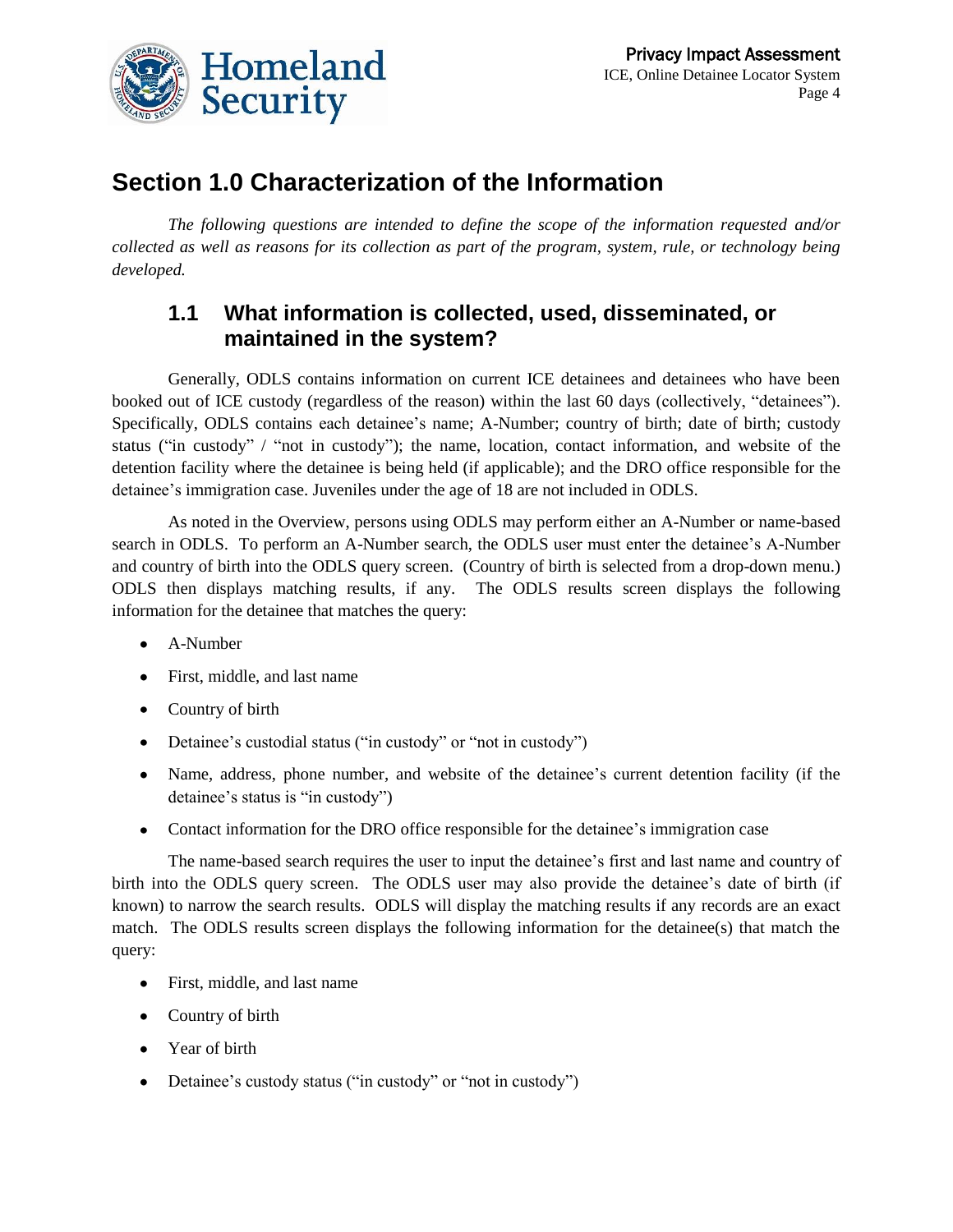

- Name, address, phone number, and website of the detainee's current detention facility (if the detainee's status is "in custody")
- Contact information for the DRO office responsible for the detainee's immigration case

ODLS collects limited technical information for each visit to the ODLS website, including the visitor's Internet domain, Internet Protocol (IP) address, and the Internet address of the website from which the visitor linked directly to the ODLS website. This information is collected to allow ICE to troubleshoot issues with the system and to monitor and protect the system from cyber-attacks. This information is not used to identify people who use ODLS, to track what they search in the system, or to assist with immigration enforcement activities. Additionally, the ODLS website uses session cookies, which are small bits of text that do not collect any information about users but are used to track and help ODLS users while they navigate throughout the site. The cookies only last for the duration of an active browser session and once a user closes the browser or has been inactive on the website for 20 minutes, the cookie is deleted.

#### **1.2 What are the sources of the information in the system?**

The ODLS detainee information, the information about the detention facilities, and the information about the DRO field offices is obtained from an ICE database known as EID. EID contains arrest, detention, and removal records for individuals ICE has arrested for violations of the Immigration and Nationality Act, among other types of data. A Privacy Act SORN has been published for the records maintained in EID. *See* DHS/ICE-011 ENFORCE SORN (75 FR 9233, March 1, 2010). EID has a significant amount of identifying and other information about detainees, which is described in the ENFORCE SORN and the EID PIA. However, only a small subset of that information is extracted from EID and included in the ODLS database.

The people using ODLS provide the queries that the system uses. The system itself generates the search results based on the queries entered by the ODLS users.

#### **1.3 Why is the information being collected, used, disseminated, or maintained?**

The information in ODLS is being made available to the public to facilitate the identification and location of individuals who are in or have recently left ICE custody. The system is intended to allow family members, legal representatives, and other interested parties to locate persons in ICE custody more quickly and efficiently, and to reduce the number of ad hoc telephone inquiries handled by DRO field offices. As mentioned above, limited technical information for each visit to the ODLS website is collected in order to allow ICE to troubleshoot issues with the system and to monitor and protect the system from cyber-attacks. The session cookies are used to track and assist ODLS users while they navigate through the application.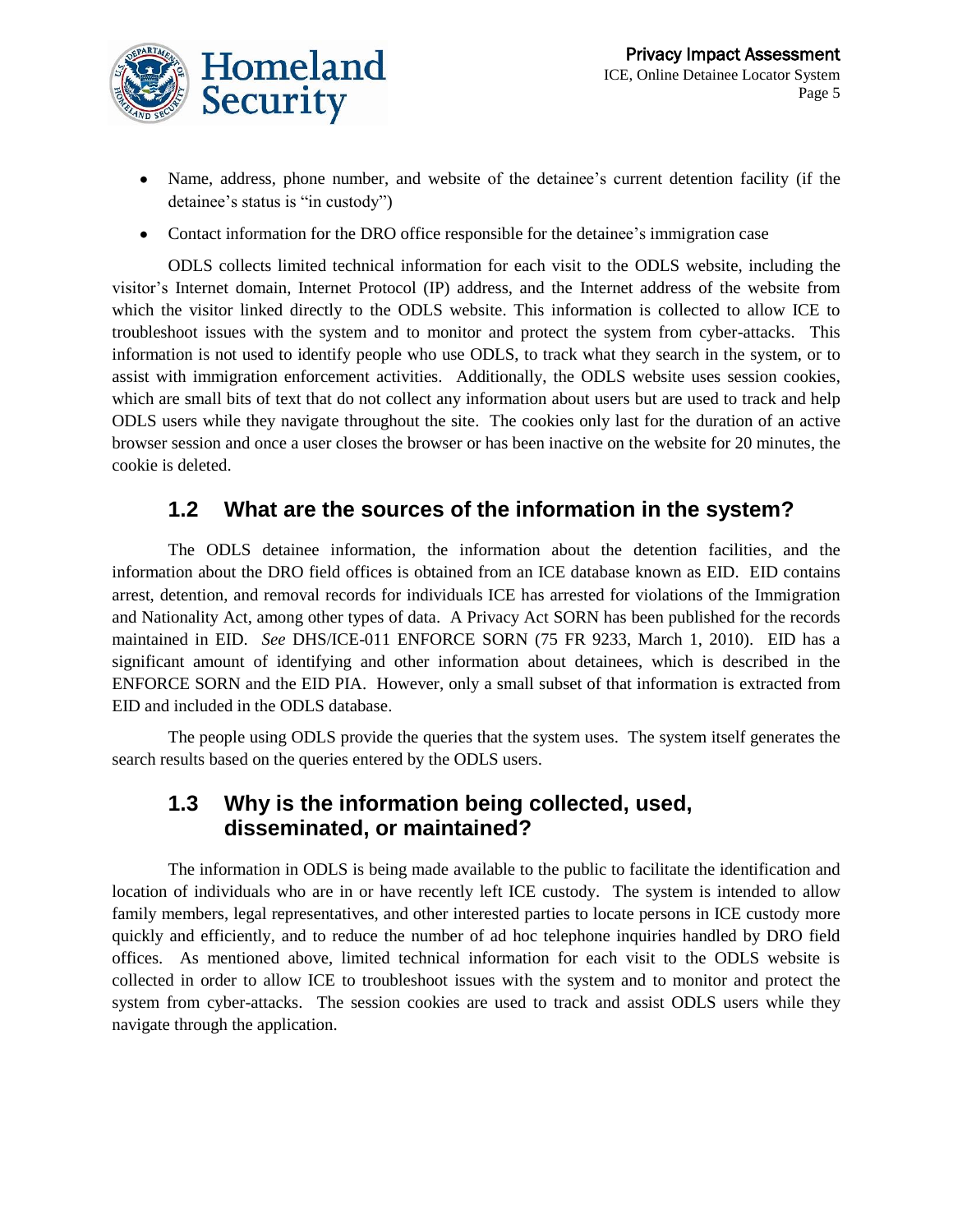

 $\overline{a}$ 

### **1.4 How is the information collected?**

ICE personnel collect and enter information about detainees into EID when they are arrested and booked into a detention facility. For example, the detainee's name, date of birth, and country of birth will all be collected during ICE's initial processing of a detainee. This information may be obtained from the detainee, from the detainee's travel documents, or from pre-existing government records on the individual, such as previous detention records or the Alien File, or from a combination of these sources. 5

An extract of very limited data is taken from EID and stored in a separate ODLS database. ODLS uses the query provided by a user, searches the extract, and returns results that match the user's query. The ODLS extract is updated every 20 minutes in order to provide the user with the most current information available in EID.

#### **1.5 How will the information be checked for accuracy?**

Detainee data available through ODLS originates from EID. Several steps are taken to check the accuracy of EID data generally, including collecting information directly from individuals and/or from their identity and travel documents; using data quality review processes to detect and fix data entry errors; and mandatory training for system users which emphasizes verifying data input into EID. For more information on data accuracy in EID, please see the EID PIA.

ICE policy requires all information pertaining to the release, removal, or transfer of detainees be entered into EID within eight hours of the action. In most cases, the information is promptly updated but there are situations when it may take up to eight hours to update the information in EID. This means that the information displayed in ODLS may not always be timely when a detainee is in the process of being removed, transferred, or released, or when one of those actions has been completed within the last eight hours. In such cases, ODLS could display information that is out-of-date for up to eight hours. For example, ODLS may show an "in custody" status when the detainee has just been released, or show that the detainee is at a particular detention facility, when in fact the detainee has just been transferred to another facility. To mitigate public concerns and inconvenience that may arise from this, the ODLS website notifies users of this issue and advises them to contact the detention facility or the relevant DRO office in circumstances where the most current location data is required (e.g., prior to a visit or when arranging bond).

#### **1.6 What specific legal authorities, arrangements, and/or agreements defined the collection of information?**

DHS has been authorized to collect information under numerous authorities. These authorities include, but are not limited to, 5 U.S.C. § 301; 8 U.S.C. § 1103; 8 U.S.C. § 1225(d)(3); 8 U.S.C. § 1324(b)(3); 8 U.S.C. § 1357(a); and 8 U.S.C. § 1360(b). Additional authority is provided in 6 U.S.C. §§

<sup>&</sup>lt;sup>5</sup> The Alien File is the DHS record that contains copies of information regarding all transactions involving an individual as he/she passes through the U.S. immigration and inspection process. *See* DHS/USCIS-001 Alien File (A-File) and Central Index System (CIS) SORN, January 16, 2007, 72 FR 1755. The A-Number is the numeric association to that individual's file.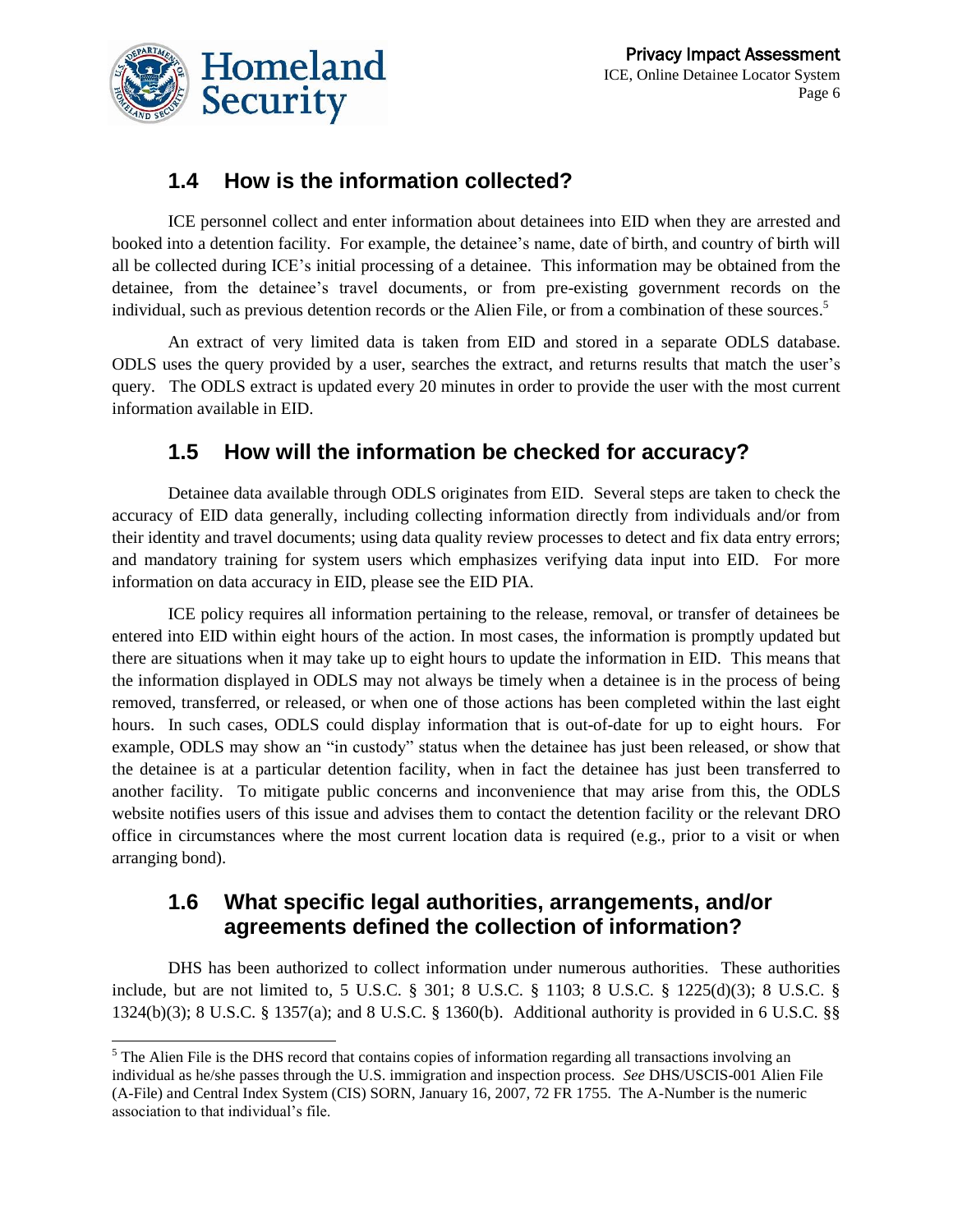

202; 8 U.S.C. §§ 1158, 1201, 1365a, 1365b, 1379, and 1732; and the Illegal Immigration Reform and Immigrant Responsibility Act of 1996 (Pub.L. 104-208).

#### **1.7 Privacy Impact Analysis: Given the amount and type of data collected, discuss the privacy risks identified and how they were mitigated.**

**Privacy Risk:** Because ODLS is accessible to the public, there is a risk of exposing too much personal information about detainees in the search results.

**Mitigation:** This risk has been mitigated by intentionally limiting the detainee information displayed in the search results to only that information which is necessary to allow the user to identify a specific detainee and determine their current custodial status and location. ICE maintains a great deal of information on detainees in EID, but ODLS uses and displays only a small subset of this information that is necessary to accomplish the purpose of the system. For example, if a user conducts a name-based search in ODLS (which requires a query containing at least the detainee's name and country of birth), ODLS will not disclose the detainee's A-Number in the results. If the user knows the A-Number, he can elect to do an A-Number search but a user cannot learn the A-Number of a detainee through ODLS.

**Privacy Risk:** There is a risk that unauthorized persons may attempt to extract significant amounts of detainee information from ODLS using sequential queries or malicious programs.

**Mitigation:** The queries for ODLS are intended to mitigate this risk by requiring that users know at least two separate identifiers about the detainee Users must query ODLS using a name and a correct country of birth, or an A-Number and a correct country of birth. A name or A-Number alone will not suffice. Additionally, a challenge-response mechanism is in place which requires the user to view a system-generated image and to type the characters displayed in the image. This helps to ensure that malicious computer programs and computer-generated queries cannot extract information from the system.

This risk has also been mitigated by a technical decision about the design of the ODLS. Early design discussions considered whether ODLS should query a customized extract of EID data, or should query the entire EID dataset. The decision to use an EID extract for ODLS was made because EID contains substantially more PII than ODLS would need to operate. By using only a subset of the larger EID database, ODLS limits the risk to a smaller number of records and a more limited set of PII. While robust security protections are in place in order to protect the data in the ODLS extract, limiting the PII that is potentially at risk enhances the overall privacy and security posture of this system.

**Privacy Risk:** There is a risk that the information in ODLS regarding a detainee's custodial status or location will not be current.

**Mitigation:** To mitigate public concerns and inconvenience that may arise from this risk, the ODLS website notifies users that the information may not always be current, and advises them to contact the detention facility or the relevant DRO office in circumstances where the most current location data is required (e.g., prior to a visit or when arranging bond). The contact information for the detention facilities and the appropriate DRO office is provided by ODLS.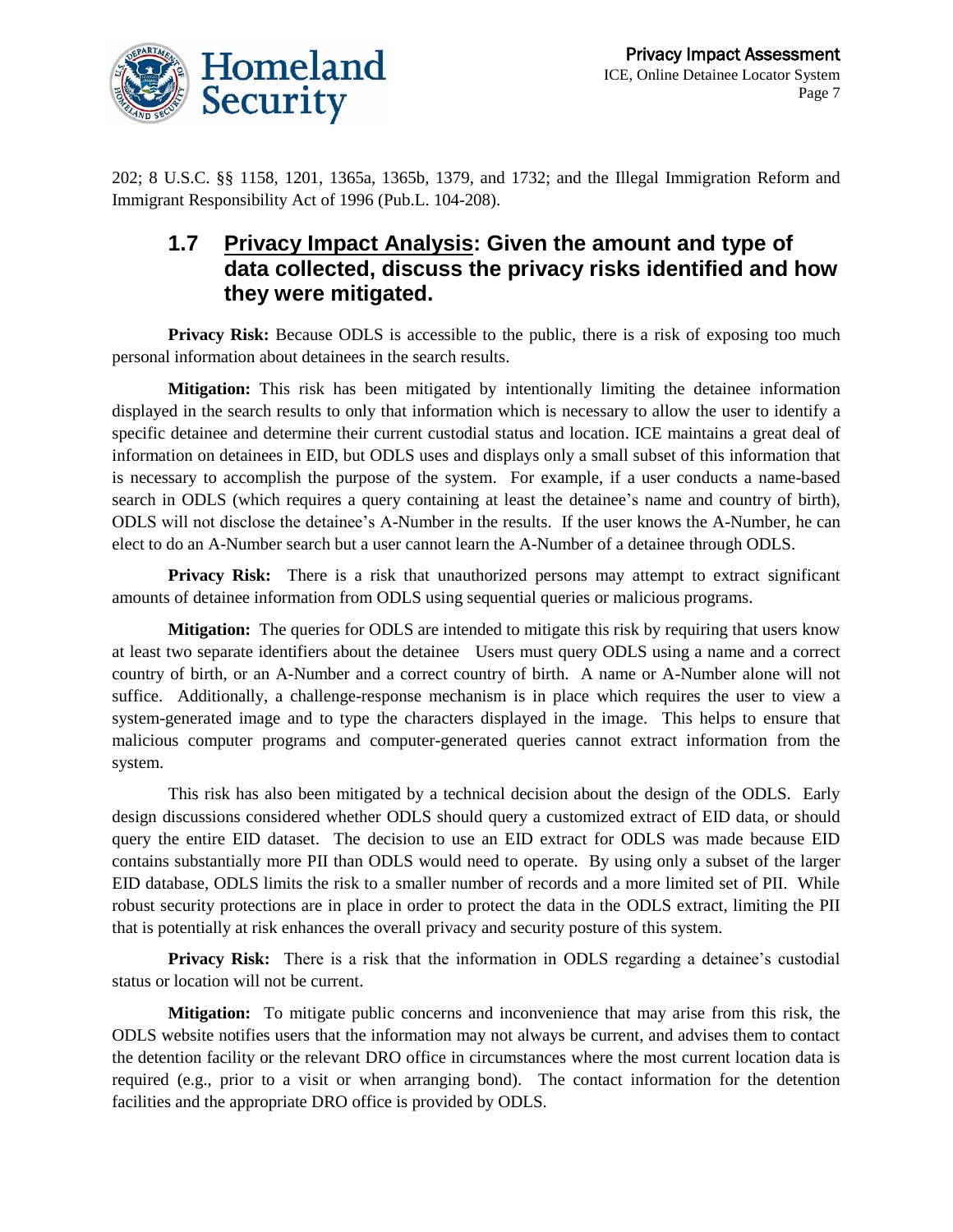

# **Section 2.0 Uses of the Information**

*The following questions are intended to delineate clearly the use of information and the accuracy of the data being used.* 

### **2.1 Describe all the uses of information.**

ODLS information is used to help members of the public locate detainees who are in or have recently left ICE custody. While ODLS is open to everyone, ICE anticipates that its primary users will be family members, legal representatives, or other persons who have an interest in the detainee.

Limited technical information for each visit to the ODLS website is collected in order to allow ICE to troubleshoot issues with the system and to monitor and protect the system from cyber-attacks. This information may be used to investigate or prosecute criminal violations of federal law regarding the misuse of federal information systems. This information will not be used to identify or track people using the website for legitimate purposes, or to enforce U.S. immigration laws. As noted above, session cookies are used to track and assist users while they navigate through the ODLS website.

#### **2.2 What types of tools are used to analyze data and what type of data may be produced?**

This system performs an exact-match search to compare the information entered by the user on the ODLS search screen against the detainee information in ODLS. Only detainee records that exactly match the search query are displayed to the user on the ODLS results screen.

#### **2.3 If the system uses commercial or publicly available data please explain why and how it is used.**

ODLS does not use commercial or publicly available data.

#### **2.4 Privacy Impact Analysis: Describe any types of controls that may be in place to ensure that information is handled in accordance with the above described uses.**

ICE has limited the amount of detainee data that is available to the public through ODLS. This limitation was necessary to ensure that the system cannot be used for reasons other than the intended purpose of helping to locate ICE detainees. Although anyone can submit a query in ODLS, the system is designed to ensure that only users who know something about the detainee can perform a successful search. For example, users must enter at least two discrete identifying pieces of information about the detainee to successfully submit a query. In addition, ODLS uses exact-match searching to help limit the search results returned, thereby avoiding over-exposing detainee data. Additionally, the challenge-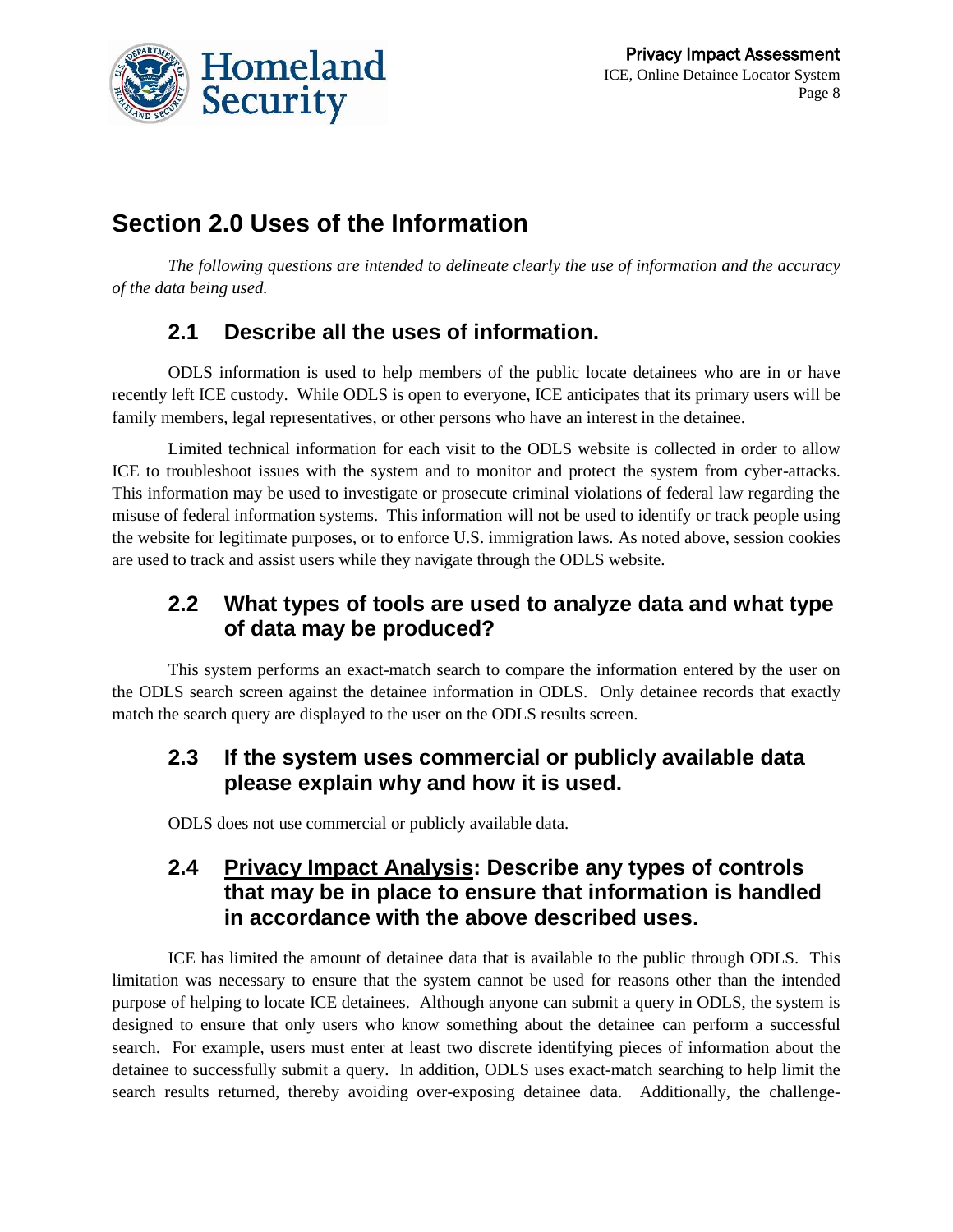

response mechanism helps to protect the ODLS dataset from automated attacks by malicious computer programs.

# **Section 3.0 Retention**

*The following questions are intended to outline how long information will be retained after the initial collection.*

### **3.1 What information is retained?**

ODLS uses an extract of EID data that contains limited information about current detainees and detainees that were released during the last 60 days. This data is retained in the system. Search queries entered by users are used by the system in order to process the queries and return results. Limited technical information for each visit to the ODLS website is maintained in server logs.

### **3.2 How long is information retained?**

Detainee records in the ODLS extract are updated as the records in EID change. A detainee record that no longer meets the criteria for the ODLS extract because, for example, the detainee was released from ICE custody more than 60 days ago, will be deleted from the extract. Other records will be retained in the extract for as long as the record meets the extract criteria. Search queries entered by users are not retained once the query has been run by the system. The logs for the ODLS that capture the limited technical information are retained for seven (7) years.

#### **3.3 Has the retention schedule been approved by the component records officer and the National Archives and Records Administration (NARA)?**

A record retention schedule is currently in development and will be presented to NARA for approval.

#### **3.4 Privacy Impact Analysis: Please discuss the risks associated with the length of time data is retained and how those risks are mitigated.**

**Privacy Risk:** There is a risk that the data in ODLS may be retained for longer than is necessary.

**Mitigation:** The data in ODLS is retained only as long as is necessary to allow the system to function as intended. No detainee data is retained in ODLS unless it pertains to a detainee who is eligible to be queried in ODLS (i.e., current detainee or one released within last 60 days). Query data is used only to perform searches and is not retained.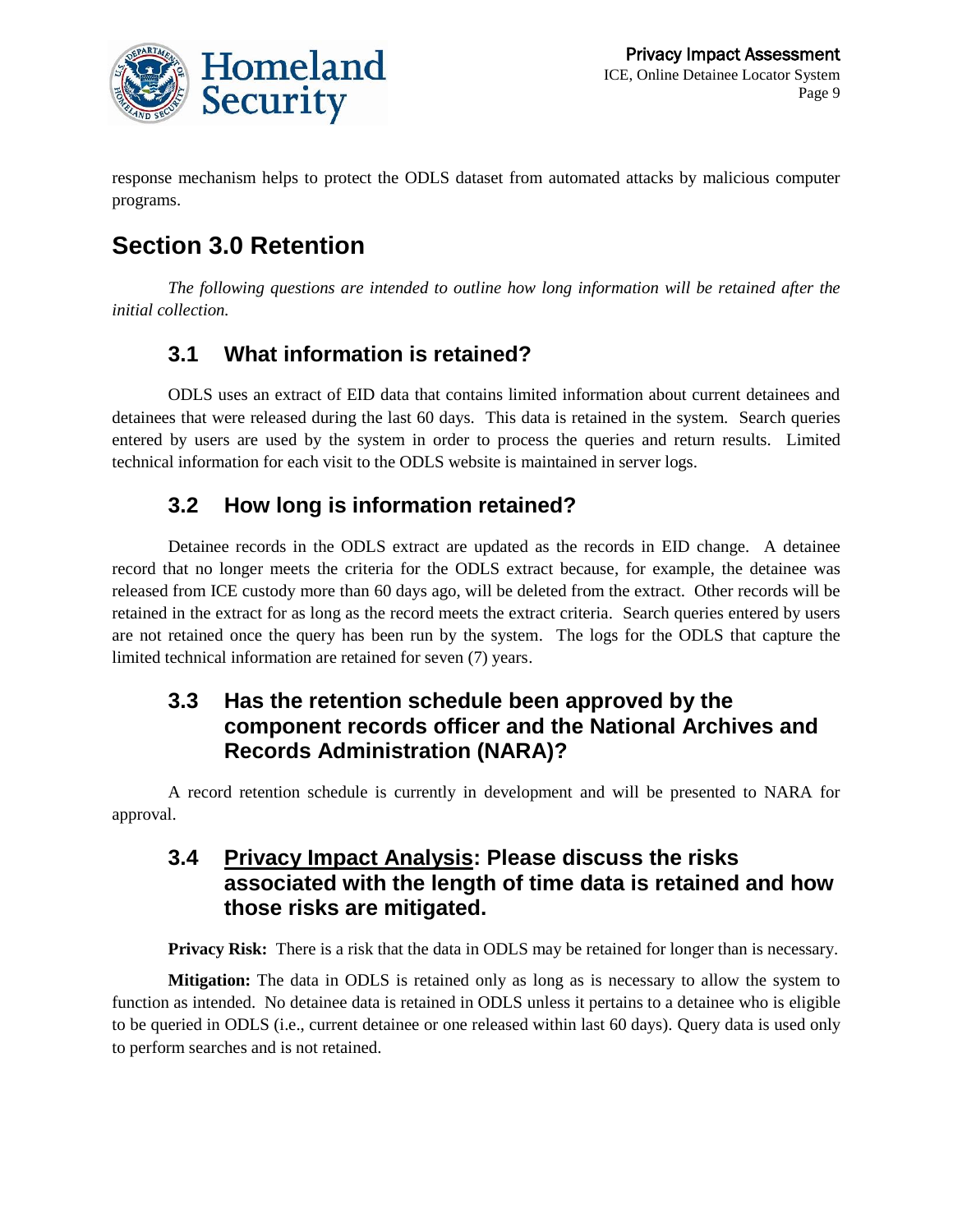

# **Section 4.0 Internal Sharing and Disclosure**

*The following questions are intended to define the scope of sharing within the Department of Homeland Security.*

#### **4.1 With which internal organization(s) is the information shared, what information is shared and for what purpose?**

Any member of the public, including DHS personnel, may use ODLS to locate ICE detainees. No special interfaces have been developed for DHS organizations or users.

#### **4.2 How is the information transmitted or disclosed?**

DHS personnel would access ODLS either through the ODLS website or through the ICE public website in the same manner as any other user.

#### **4.3 Privacy Impact Analysis: Considering the extent of internal information sharing, discuss the privacy risks associated with the sharing and how they were mitigated.**

There are no unique privacy risks posed by the use of ODLS by DHS personnel.

### **Section 5.0 External Sharing and Disclosure**

*The following questions are intended to define the content, scope, and authority for information sharing external to DHS which includes Federal, state and local government, and the private sector.*

#### **5.1 With which external organization(s) is the information shared, what information is shared, and for what purpose?**

Any member of the public may use ODLS to locate ICE detainees. There are no special interfaces that have been developed for certain organizations or users.

Limited technical information collected for IT security purposes may be shared with external law enforcement or prosecutorial agencies if it becomes relevant to the investigation or prosecution of criminal violations of federal law regarding the misuse of federal information systems.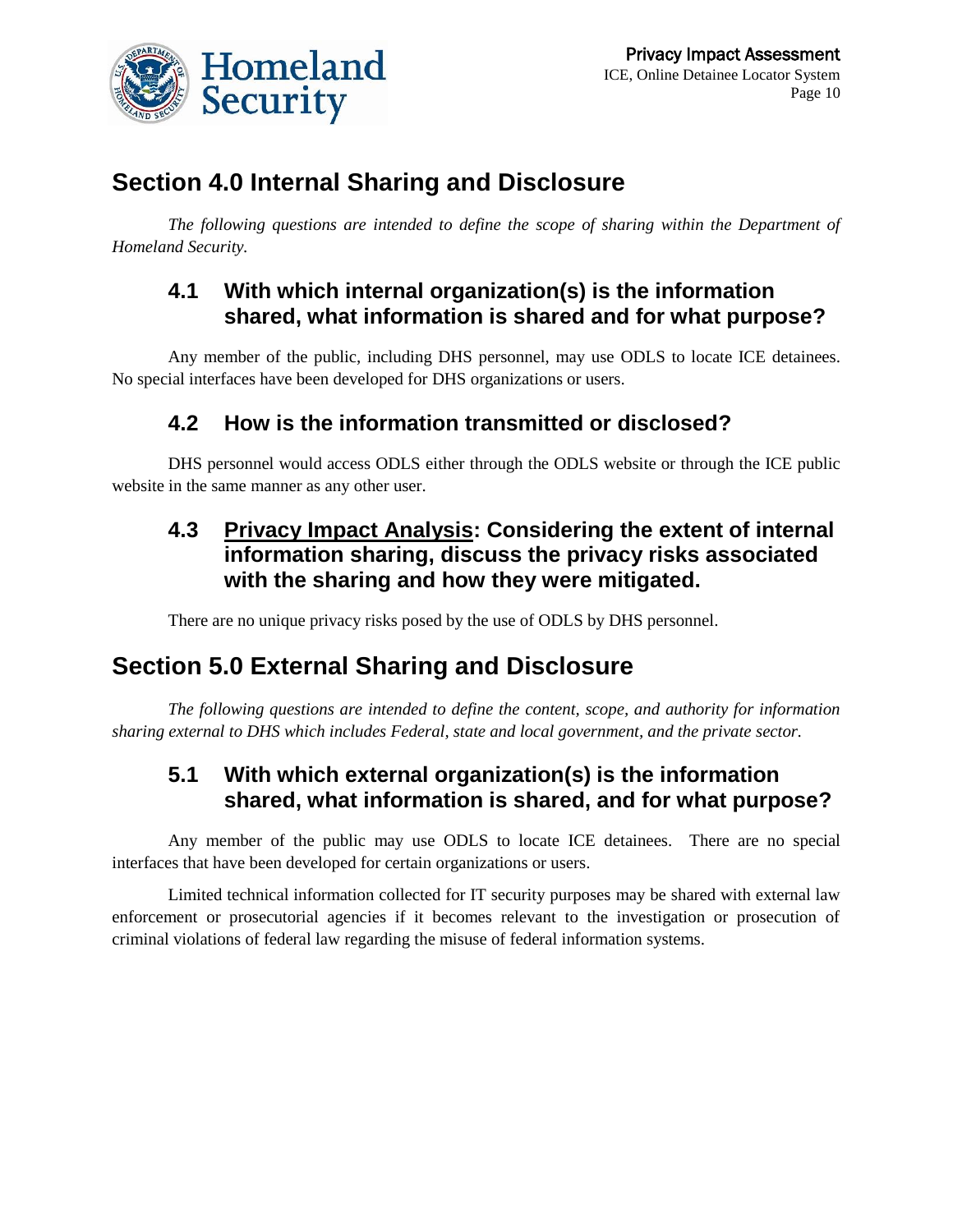

**5.2 Is the sharing of personally identifiable information outside the Department compatible with the original collection? If so, is it covered by an appropriate routine use in a SORN? If so, please describe. If not, please describe under what legal mechanism the program or system is allowed to share the personally identifiable information outside of DHS.**

Yes, sharing of detainee location information helps to facilitate the operation of the immigration enforcement process, which is the purpose for which this information was originally collected. ODLS information is part of the ENFORCE SORN, DHS/ICE-011 (75 FR 9233, March 1, 2010) which is being updated with the publication of this PIA to include a routine use that permits the sharing of detainee information through ODLS.

#### **5.3 How is the information shared outside the Department and what security measures safeguard its transmission?**

ODLS results contain information about detainees, and the results are displayed on the Internet browser used by the person performing the query. In order to better protect the information, ODLS encrypts the data as it travels between the user's Internet browser and ODLS.

#### **5.4 Privacy Impact Analysis: Given the external sharing, explain the privacy risks identified and describe how they were mitigated.**

**Privacy Risk:** There is a privacy risk that members of the public are able to collect a significant amount of detainee information using the system.

**Mitigation:** This risk is mitigated by the amount of information a user must enter to obtain information about a detainee, by having ODLS search against an extract from EID and not against EID itself, and by the security measures discussed elsewhere in this PIA, which prevent malicious computer programs from extracting large volumes of data.Also, the search results are tailored to provide the minimum amount of information about detainees necessary for users to identify and locate the detainee they are seeking.

## **Section 6.0 Notice**

*The following questions are directed at notice to the individual of the scope of information collected, the right to consent to uses of said information, and the right to decline to provide information.*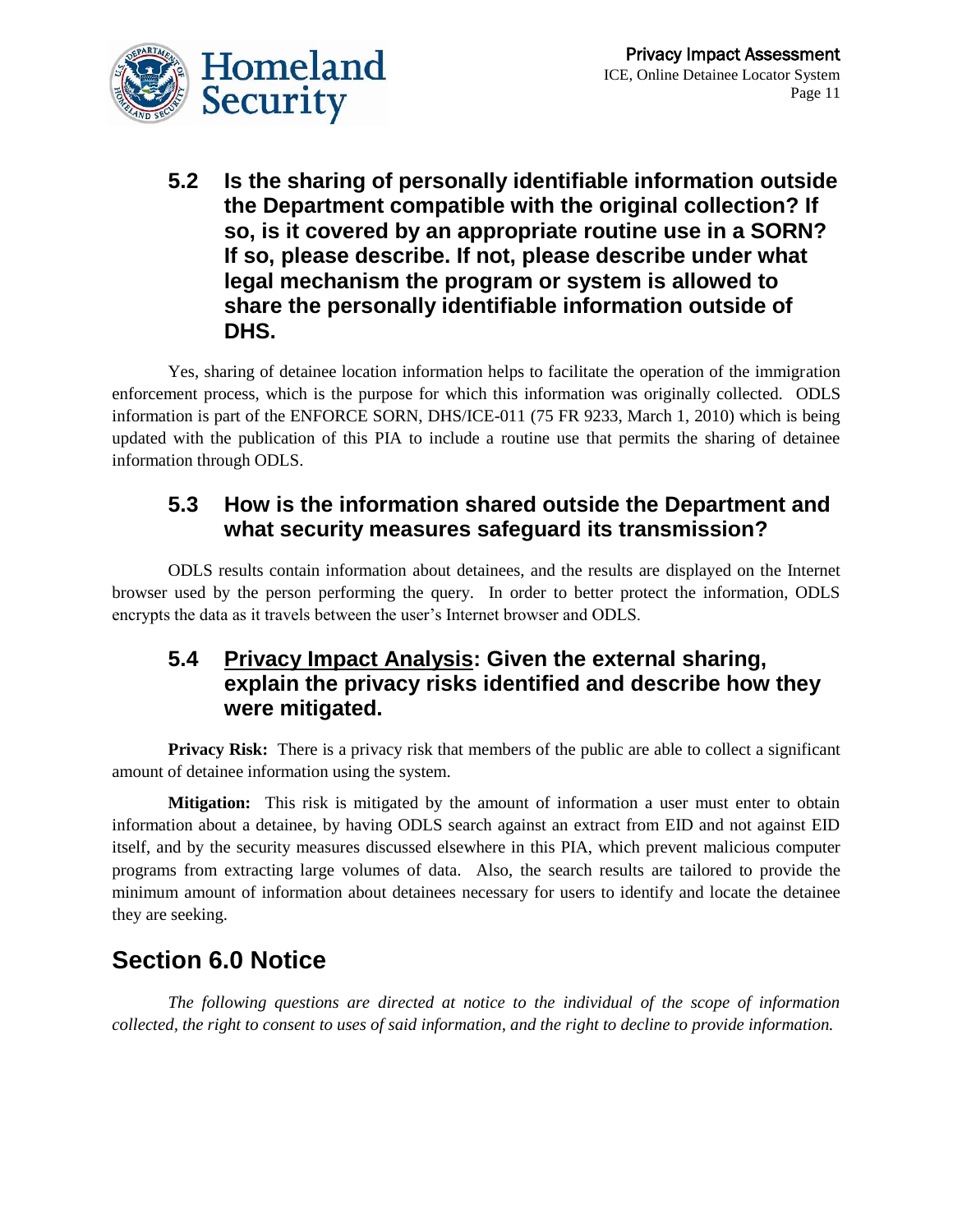

#### **6.1 Was notice provided to the individual prior to collection of information?**

Yes. Persons booked into a detention facility by ICE are provided notice in writing that limited information about them will be available to the public through ODLS. In addition, the publication of this PIA and the concurrent republication of the ENFORCE SORN provide general public notice on the existence of the ODLS system.

As mentioned above, the ODLS website collects limited technical information for each visit and uses session cookies to help support ODLS users while they are on the website. The ODLS website has a privacy policy which provides visitors with notice regarding the use of session cookies and regarding the collection and use of the limited technical information that is collected.

#### **6.2 Do individuals have the opportunity and/or right to decline to provide information?**

Because of the law enforcement context in which detainee information is gathered, individuals do not have the opportunity or right to decline to provide identifying information to ICE. Additionally, some information about the individual may be gathered from the individual's immigration benefit forms, travel documents, or border crossing/visa records.

#### **6.3 Do individuals have the right to consent to particular uses of the information? If so, how does the individual exercise the right?**

At this time, ICE detainees do not have the option to opt-out of participation in ODLS due to the administrative burden that it would place on ICE. As discussed above, detainees under 18 years old are automatically excluded from ODLS based on their age.

#### **6.4 Privacy Impact Analysis: Describe how notice is provided to individuals, and how the risks associated with individuals being unaware of the collection are mitigated.**

**Privacy Risk:** There is a risk that individuals whose information is made available to the public through ODLS may be unaware of that fact.

**Mitigation:** The publication of this PIA and the concurrent republication of the ENFORCE SORN mitigate this risk by providing a detailed description of the system and how the data is used. In addition, ICE provides each person arrested on administrative immigration charges with written notice informing them that their information can be queried by the public in ODLS. The written notice will be available in several languages to help detainees whose native language is not English.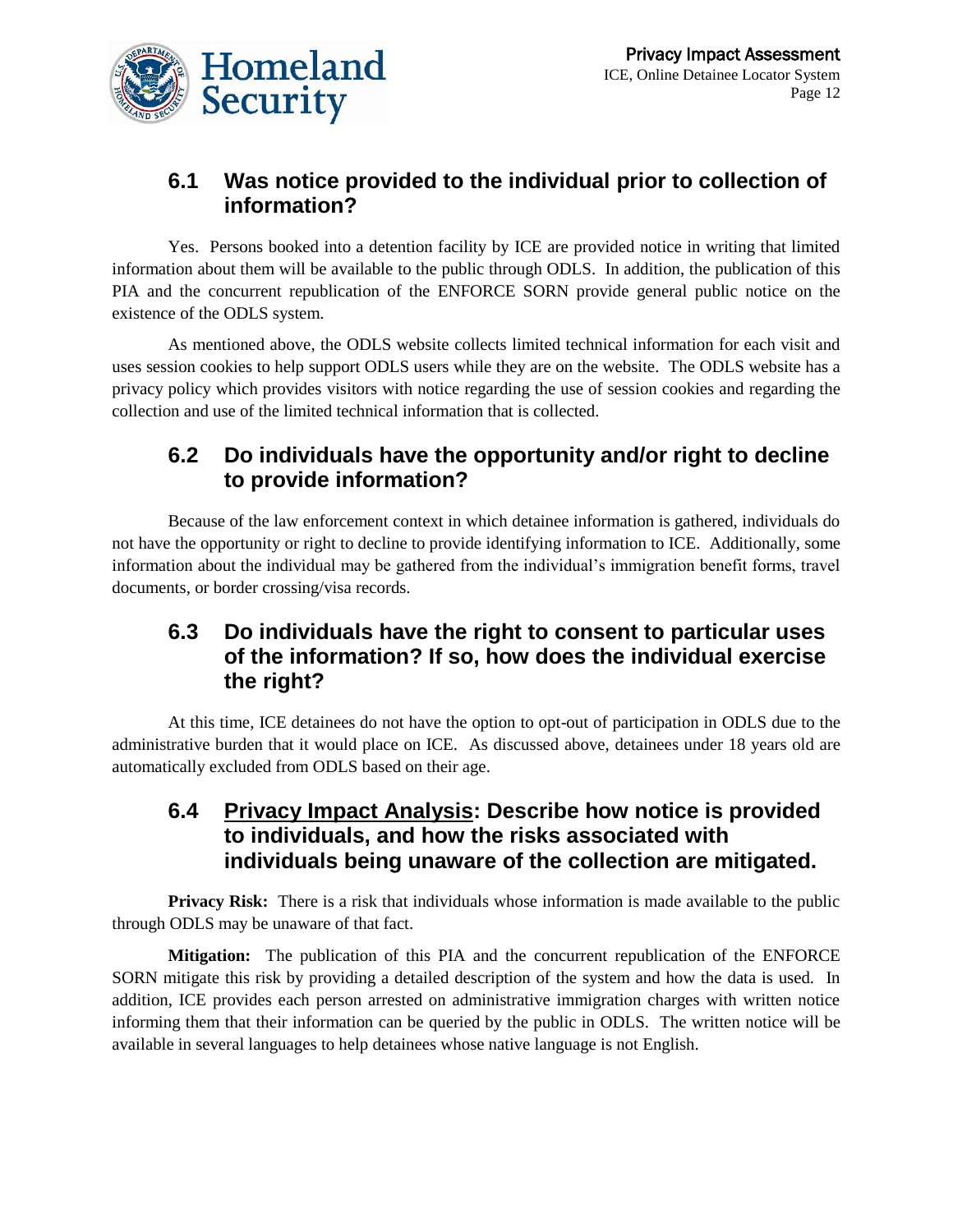

## **Section 7.0 Access, Redress and Correction**

*The following questions are directed at an individual's ability to ensure the accuracy of the information collected about them.*

#### **7.1 What are the procedures that allow individuals to gain access to their information?**

Because ODLS is a publicly available website, individuals may query their own information in ODLS to obtain access. Individuals may also request access to ODLS records about them by following the procedures outlined in the ENFORCE SORN. Please see the ENFORCE SORN for more information. Additionally, individuals seeking notification of and access to any record contained in the ENFORCE system of records, or seeking to contest its content, may submit a request to the ICE FOIA Office. Please contact the ICE FOIA Office at (866) 633-1182 or see the ICE FOIA Office's website [\(http://www.ice.gov/foia\)](http://www.ice.gov/foia) for additional information on how to submit a FOIA. If an individual believes more than one component maintains Privacy Act records concerning him or her, the individual may submit the request to the Chief Privacy Officer, Department of Homeland Security, 245 Murray Drive, S.W., Building 410, STOP-0550, Washington, D.C. 20528.

#### **7.2 What are the procedures for correcting inaccurate or erroneous information?**

Individuals may seek correction of any incorrect information in the system by submitting a request to correct the data. The data correction procedures are also outlined in the ENFORCE SORN. All or some of the requested information may be exempt from amendment pursuant to the Privacy Act in order to prevent harm to law enforcement investigations or interests. Amendment of the records could interfere with ongoing investigations and law enforcement activities and may impose an impossible administrative burden on investigative agencies.

In addition to the procedures above, individuals seeking notification of and access to any record contained in this system of records, or seeking to contest its content, may submit a request in writing to the ICE FOIA Office. Please contact the ICE FOIA Office at (866) 633-1182 or see the ICE FOIA Office's website [\(http://www.ice.gov/foia\)](http://www.ice.gov/foia) for additional information. If an individual believes more than one component maintains Privacy Act records concerning him or her, the individual may submit the request to the Chief Privacy Officer, Department of Homeland Security, 245 Murray Drive, S.W., Building 410, STOP-0550, Washington, D.C. 20528.

#### **7.3 How are individuals notified of the procedures for correcting their information?**

The procedure for submitting a request to correct information is outlined in the ENFORCE SORN and in this PIA in Questions 7.1 and 7.2.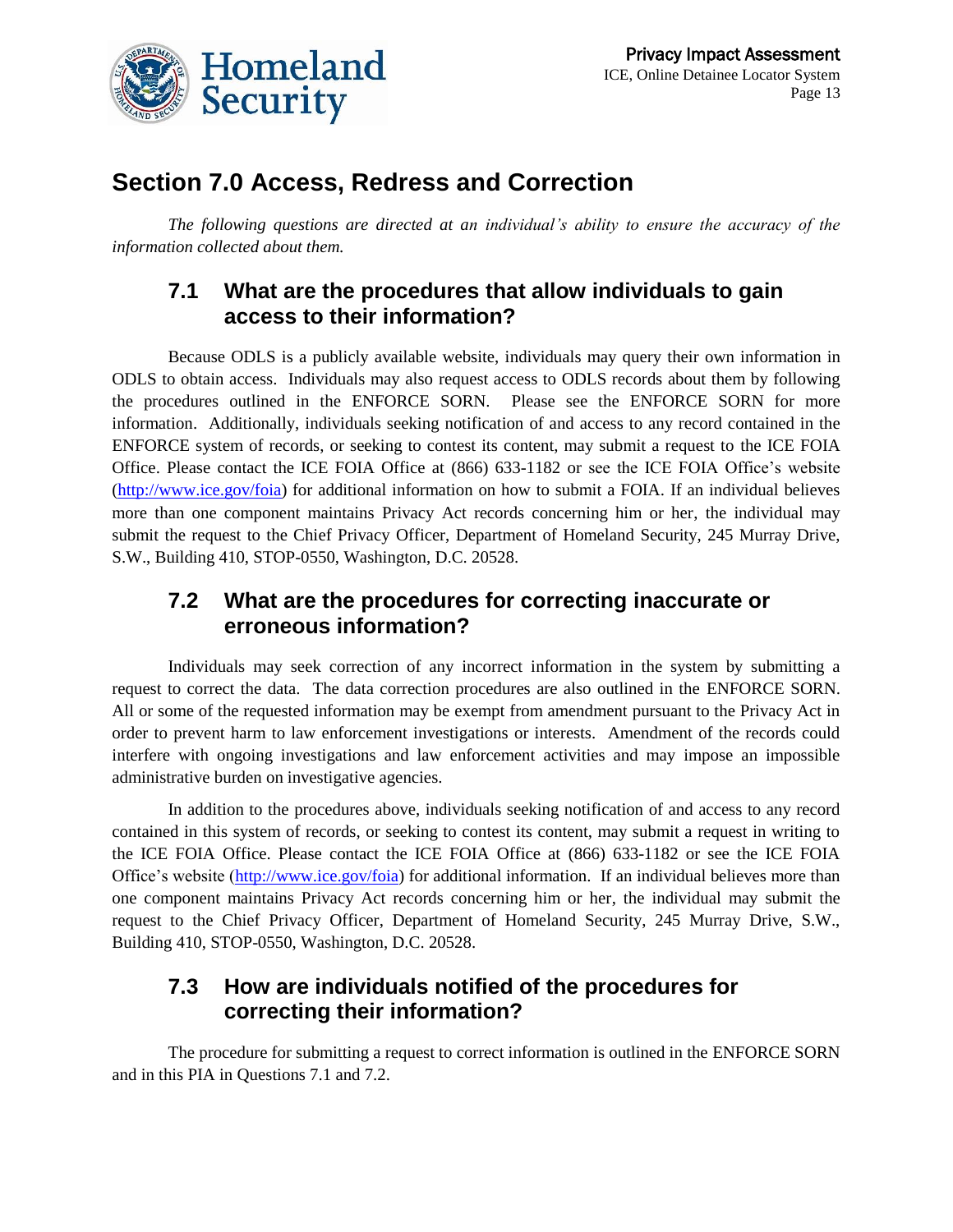

#### **7.4 If no formal redress is provided, what alternatives are available to the individual?**

Individuals may submit Privacy Act requests for information and correction, which will be reviewed and corrected on a case-by-case basis.

#### **7.5 Privacy Impact Analysis: Please discuss the privacy risks associated with the redress available to individuals and how those risks are mitigated.**

There are no significant risks to privacy that relate to the access and amendment of records in ODLS.

# **Section 8.0 Technical Access and Security**

*The following questions are intended to describe technical safeguards and security measures.*

#### **8.1 What procedures are in place to determine which users may access the system and are they documented?**

ODLS is designed to allow members of the public to locate detainees who are currently in or have recently left ICE custody; therefore there are no restrictions on who may use the system.

#### **8.2 Will Department contractors have access to the system?**

Yes. ICE contractors have access to ODLS just like any other member of the public.

#### **8.3 Describe what privacy training is provided to users either generally or specifically relevant to the program or system?**

Because the system is intended to be used by members of the public, there is no privacy training provided to the users.

### **8.4 Has Certification & Accreditation been completed for the system or systems supporting the program?**

The Certification and Accreditation process is in progress and is expected to be completed in June 2010.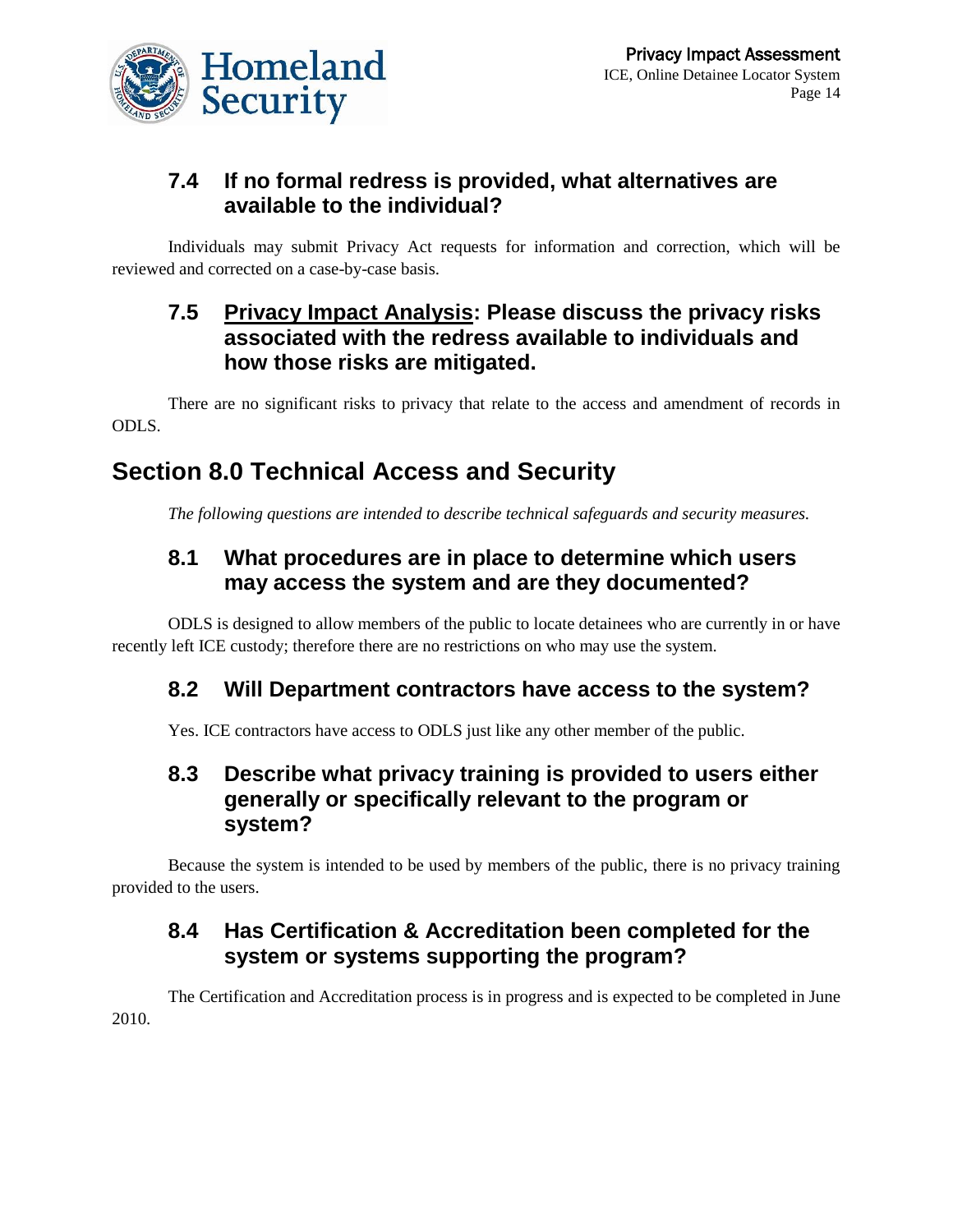

#### **8.5 What auditing measures and technical safeguards are in place to prevent misuse of data?**

ODLS uses a challenge-response mechanism to prevent the exploitation of the ODLS dataset by malicious computer programs and computer-generated queries. Specifically, ODLS requires the user to view a system-generated image and to type the characters displayed in the image. This security protection is designed to ensure that the query is being performed by a human being and not a computer. It is also designed to ensure that technology cannot be used to submit large numbers of random searches against the system and thus gather a large amount of detainee information. Additionally, ODLS encrypts the information that is exchanged between the user's Internet browser and ODLS in order to prevent it from being accessed inappropriately.

#### **8.6 Privacy Impact Analysis: Given the sensitivity and scope of the information collected, as well as any information sharing conducted on the system, what privacy risks were identified and how do the security controls mitigate them?**

**Privacy Risk:** There is a privacy risk that technology will be able to be used against the system to submit large numbers of random search criteria and collect lists of detainee information.

**Mitigation:** The technical safeguard described above is used to ensure that only a human being can submit a query to ODLS, which mitigates the risk that malicious computer programs will be used to exploit and extract detainee data from ODLS.

## **Section 9.0 Technology**

*The following questions are directed at critically analyzing the selection process for any technologies utilized by the system, including system hardware, RFID, biometrics and other technology.* 

### **9.1 What type of project is the program or system?**

ODLS is a tool that allows members of the public to locate detainees in ICE custody.

#### **9.2 What stage of development is the system in and what project development lifecycle was used?**

ODLS is currently being developed. Deployment is scheduled for June 2010.

#### **9.3 Does the project employ technology which may raise privacy concerns? If so please discuss their implementation.**

No